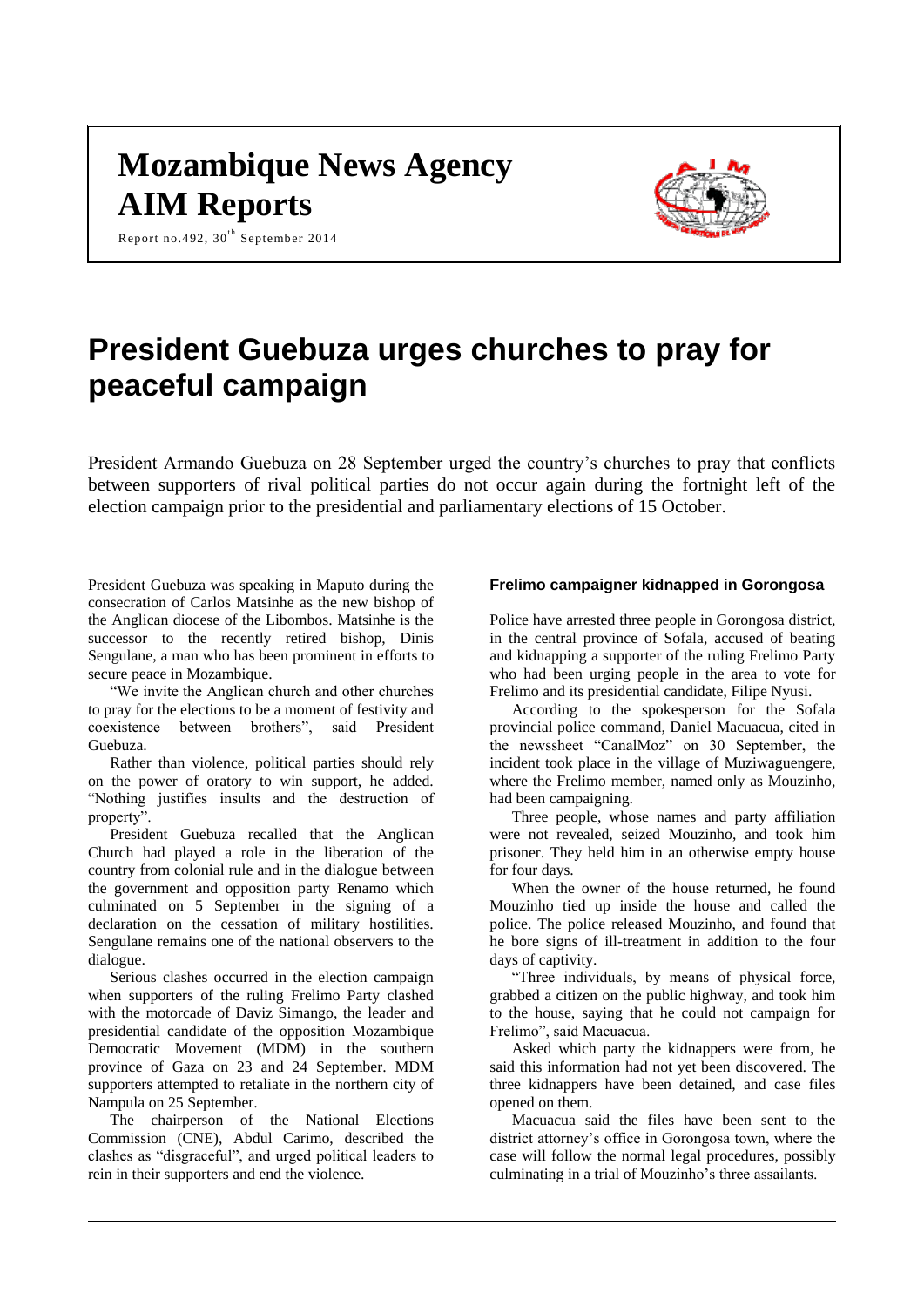### **Filipe Nyusi pledges to continue work of previous leaders**

Filipe Nyusi, the presidential candidate of the ruling Frelimo Party, on 29 September declared that the voters should choose him because he is committed to continuing the project begun 52 years ago, when Frelimo was formed as a liberation front to struggle for the country's independence.

Speaking at a rally in Macate district, in the central province of Manica, Nyusi declared that he was chosen as the candidate by founders of the Mozambican nation, such as the current president, Armando Guebuza, and his predecessor, Joaquim Chissano. Nyusi was referring to the meeting of the Frelimo Central Committee in late February and early March, which elected him from five candidates for the post.

Nyusi added that it is thanks to Frelimo that Macate is now a district. It is one of 13 new districts that were created in 2013. Previously Macate had been part of Gondola district.

He urged his audience not to be swayed by the "envy" of those who spread malice and hatred towards Mozambicans who fought against colonial rule, and who allege that nothing was done to develop Mozambique in the almost 40 years of independence under successive Frelimo governments.

He retorted that at the time of independence in 1975 the only secondary schools in the country were in Maputo and Beira, and there was just one university, in Maputo. Four decades later, there are many dozens of secondary schools across the country, and 48 institutions of higher education.

Likewise most of the hospitals in the country, and most of the tarred roads exist because of the work of Frelimo governments. Those who deny this are trying to turn Mozambicans against their own development, he said.

"Here in Macate, under colonialism there were no schools, not even primary schools, much less secondary ones", Nyusi continued. "Now Macate has schools, and it will not be long before we in Frelimo set up an institution of higher education here. Here there was no hospital, but there is one now".

"If you elect me and elect Frelimo on 15 October, we will continue the development of this district", he pledged.

Nyusi repeated promises from earlier rallies to promote the industrialisation of Manica, so that its crops and natural resources are processed before being exported, and are thus worth more on the international market.

Industrialisation would also create more jobs for the youths of Manica and bring in more revenue to the treasury.

"You have to continue placing your trust in Frelimo and its candidate", said Nyusi, "since they are the guarantee of the country's development. Frelimo is a party with vision. It doesn't hate anybody and it is committed to working for the development of Mozambique".

#### **Afonso Dhlakama campaigns in Zambezia**

Afonso Dhlakama, the presidential candidate of the country's largest opposition party, Renamo, on 29 September promised that, if elected, he will create industry in Milange in the central province of Zambezia.

During an election rally, he said that, although Milange is the most populous district in the province, it still does not have enough hospitals or schools, and lacks any processing plants. Farmers in Milange, he claimed, can only sell their surplus crops over the border in Malawi at a low price.

Dhlakama promised that, if he becomes the next president, he will mobilise national and foreign private investment, to set up grain processing industries in Milange

which would encourage greater agricultural production since farmers would have a guaranteed market for their crops.

Dhlakama is expected to wind up his campaign in Zambezia with a rally in the provincial capital, Quelimane. According to the Renamo provincial delegate, Latifo Ismael, the rally will just rubber-stamp Dhlakama's victory in Zambezia - although both the other presidential candidates, Filipe Nyusi of the ruling Frelimo Party, and Daviz Simango of the Mozambique Democratic Movement (MDM) also believe that they will win in Zambezia.

Daviz Simango has been campaigning in the northernmost province of Niassa where he promised that, if elected, he will pay greater attention to the equitable distribution of the country's wealth.

Simango will conclude his Niassa campaign in the districts if Mecanhelas and Mandimba and then move to the neighbouring province of Cabo Delgado.

#### **Development arouses interest of criminal organisations**

The governor of the central province of Manica, Ana Comuane, warned on 25 September that the current high levels of economic growth was bringing the country to the notice of international criminal organisations – hence the pertinence of modernising the armed forces (FADM) and endowing them with more sophisticated equipment.

Comuane was speaking in the provincial capital, Chimoio, during the celebrations of Armed Forces Day, which was also the 50th anniversary of the launch of the armed struggle for Mozambique's independence.

Comuane declared that the recent modernisation of the FADM, including the acquisition of modern weaponry in order to defend the country's natural resources constituted unequivocal proof of the concern of President Armando Guebuza to build and place at the service of the country an ever more robust defence force.

This concern, she said, arose "in the context of noteworthy economic growth. The current levels of development and the prospects for further rapid growth in the next few years are exposing our country to the greed of some criminal organisations. This imposes the need for defence at land air or sea, throughout our territory".

She praised the FADM, not only for its role in the military defence of the country, but also for its assistance in rescue missions during natural disasters such as the floods which cyclically strike the country.

The commander of the Chimoio Independent Infantry Battalion, Agostinho Matusse, said that the defence of the country cannot be an improvised affair, but must be planned which was why the FADM had mid-level and higher education institutions (such as the Samora Machel Military Academy in Nampula) "which train our cadres, endowing them with scientific knowledge and military techniques, in order to respond to the changing dynamics of the world".

"We want to express our readiness to continue guaranteeing peace, tranquillity and the defence of the country, for the well-being of society", said Matusse.

As usual in such events, the main opposition party, Renamo, boycotted the celebrations, but the second opposition force, the Mozambique Democratic Movement (MDM) was present.

Asked to explain the boycott, the head of the Renamo central brigade in Manica, and a member of the Renamo Political Commission, Alfredo Magumisse, said it was because the ruling Frelimo Party "is unable to separate republican acts from political party acts".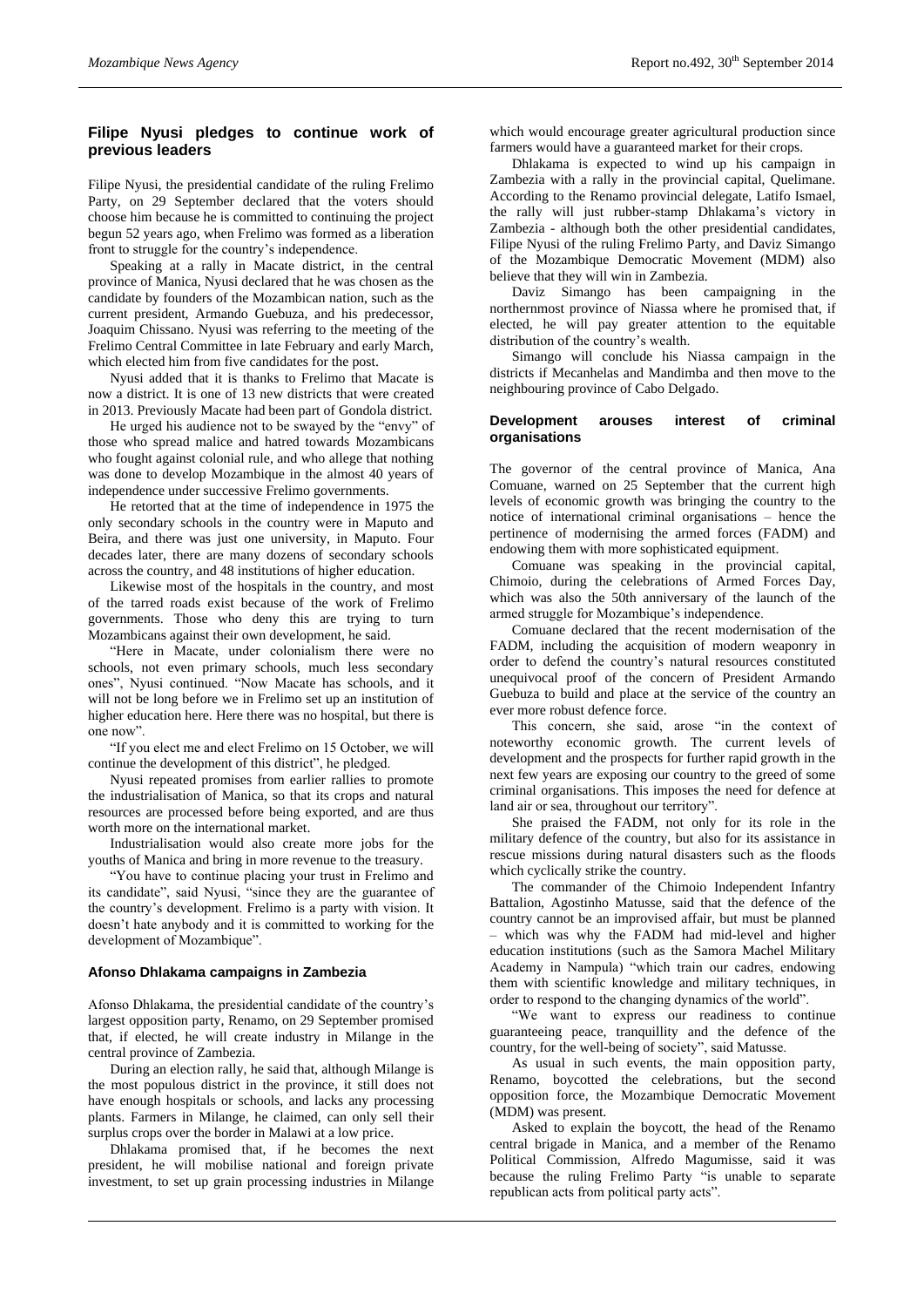#### **Foreign Minister speaks at climate change summit**

Foreign Minister Oldemiro Baloi on 23 September called for joint efforts by the international community to adapt to climate change "so that the most vulnerable communities are able to cope with the impacts they are already facing".

"At the same time we must also mitigate our emissions so as to reduce future adaptation costs", Baloi warned.

Speaking at the United Nations summit on climate change, held in New York, on the eve of the annual meeting of the UN General Assembly, he urged the industrialised countries "to show leadership both in assisting developing countries build their climate resilience and on mitigation by increasing ambition in their emission reduction targets".

The future climate regime to be adopted in 2015, he added, should reflect "the historical responsibilities" of the developed countries and represent "a fair and appropriate contribution to the global effort to tackle climate change".

Baloi pointed out "despite the insignificant contributions that Mozambique has made to global greenhouse gas emissions, the country is one of the most vulnerable in the world to the impacts of climate change, being affected by extreme climate events such as droughts, floods, tropical cyclones, storm surges, changes in temperature and precipitation patterns and other phenomena such as sea level rise, saltwater intrusion and increased forest wildfires".

"The occurrence of these events", Baloi continued, "has caused the loss of thousands of human lives and significant destruction of public and private property, as well as social infrastructure. These losses have negatively impacted the growth of the country´s GDP and the achievement of the Government´s national objectives for poverty reduction and wealth creation".

The government had responded by adopting, in November 2012, a National Climate Change Adaptation and Mitigation Strategy. This strategy, Baloi said, "aims at increasing resilience and reducing climate risk, both at the community and national level, while promoting low-carbon development and green economy through their integration in sector and local planning processes".

The strategy also "identifies the potential for mitigation and low-carbon development in key areas, those which provide an opportunity to promote sustainable development".

Baloi said these areas include energy "where our goal is to improve access to renewable energy, increase energy efficiency, and promote low-carbon urbanization".

In agriculture and forestry, government action "targets low-carbon agricultural practices, reduction of deforestation and wildfires, and improved management of biodiversity and coastal ecosystems".

The mitigation and adaptation actions in the strategy "will require significant technological and financial support, but it will also require from Mozambique a tremendous effort in strengthening institutional and technical capacities to effectively address this common challenge. And this we are committed to and prepared to do", Baloi pledged.

The New York summit saw a significant shift in that, for the first time, China pledged to take strong action on climate change. China's Deputy Prime Minister Zhang Gagli told the summit that China intends to make deep reductions in greenhouse gas emissions by 2020.

President Barack Obama warned climate change was advancing faster than attempts to deal with it. He declared that the US and China have a responsibility to lead other nations. UN Secretary-General Ban Ki-moon hosted the summit, in an attempt to reach a comprehensive new climate agreement at discussions scheduled for Paris next year.

#### **Memorandum signed for two new hospitals**

Two new hospitals, costing  $E23$  million (US\$29.5 million) will be built in the central province of Sofala by 2015, under an agreement signed in Maputo on 23 September by the Mozambican, Dutch and French governments.

The agreement envisages the construction of a new general hospital in the provincial capital, Beira, and a rural hospital in Marromeu district, on the south bank of the Zambezi. Work on building both hospitals will begin in 2015, and should be concluded by 2017.

The memorandum of understanding was signed by Health Minister Alexandre Manguele, Dutch ambassador Frederique de Man, and the director of the French Development Agency (AFD), Virginie Dago.

The Beira General Hospital, intended to take the pressure off Beira Central Hospital, will cost €12 million, provided as a soft loan from the AFD. The new hospital will have capacity for 240 beds.

The Marromeu district hospital, with 140 beds, will be financed with a Dutch grant of  $\hat{\epsilon}$ 11 million.

Speaking immediately after signing the memorandum, Manguele said the two new hospitals are crucial and will play a fundamental and strategic role in improving health services. He added that the government has guaranteed the allocation of skilled staff, including specialist doctors, nurses and laboratory and X-ray technicians.

De Man stressed that "after the end of this phase, the embassy will always be available to support, in a continuous and innovative way, the use of hospital equipment", she said.

Dago added she was convinced that the new health units "can have an important impact on the access of the public to health services. We are working with the Ministry of Health to define the best way of implementing hospital construction, responding to the needs of the population".

#### **Kidnappers sentenced in Beira**

The Sofala Provincial Court, sitting in the central city of Beira, on 23 September sentenced three people to between 16 and 20 years imprisonment for their part in the attempted kidnapping of the son of a local businessman a year ago.

The abortive kidnapping happened in September 2013 at the Cinderella private school in Beira, where the gang tried to seize the son of Mohammed Akhbar (better known as "Papu"). The kidnapping was foiled because a school worker intervened to defend the boy.

The gang was then involved in a car chase with the police and three of them were arrested when their car overturned.

The court sentenced Muidi Tharakral and Mohammed Richar, both of Indian nationality, to 20 years. They were regarded as the leaders of the gang. Papu's driver, a Mozambican named Manuel Jose Baer, accused of facilitating the attempted kidnapping, was sentenced to 16 years.

The two Indians will be expelled from the country after they have served their prison term. They must also pay the child's family compensation of US\$2 million, converted into meticais at the exchange rate of the day. The child himself is to receive five million meticais (about US163,000) in compensation for the psychological damage caused.

Two other co-defendants, Jamaludheneen Paleyadil and Joao Francisco, were acquitted.

In a separate case, Muidu was found guilty of burning down a shop in the Beira neighbourhood of Chaimite, and was sentenced to pay compensation of 600,000 meticais to the owner.